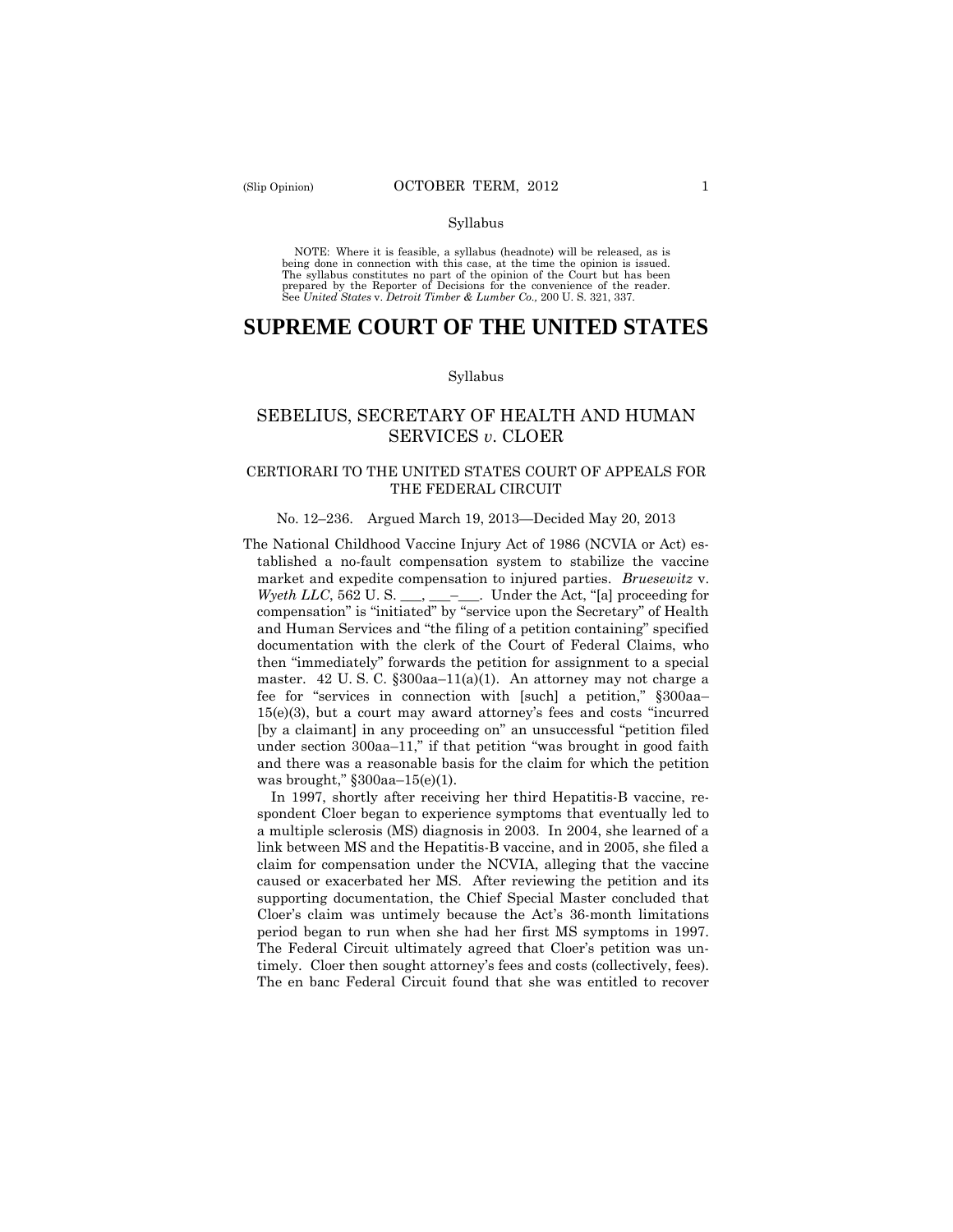#### Syllabus

fees on her untimely petition.

 *Held*: An untimely NCVIA petition may qualify for an award of attorney's fees if it is filed in good faith and there is a reasonable basis for its claim. Pp. 6–13.

 ment into the official record." *Artuz* v. *Bennett*, 531 U. S. 4, 8. Apply-(a) As in any statutory construction case, this Court proceeds from the understanding that "[u]nless otherwise defined, statutory terms are generally interpreted in accordance with their ordinary meaning." *BP America Production Co.* v. *Burton*, 549 U. S. 84, 91. Nothing in either the NCVIA's attorney's fees provision, which ties eligibility to "any proceeding on such petition" and refers specifically to "a petition filed under section 300aa–11," or the referenced §300aa–11 suggests that the reason for the subsequent dismissal of a petition, such as its untimeliness, nullifies the initial filing. As the term "filed" is commonly understood, an application is filed "when it is delivered to, and accepted by, the appropriate court officer for placeing this ordinary meaning to the text at issue, it is clear that an NCVIA petition delivered to the court clerk, forwarded for processing, and adjudicated in a proceeding before a special master is a "petition filed under section 300aa–11." So long as it was brought in good faith and with a reasonable basis, it is eligible for an award of attorney's fees, even if it is ultimately unsuccessful. Had Congress intended otherwise, it could have easily limited fee awards to timely petitions.

herent and consistent."" *Barnhart* v. *Sigmon Coal Co.*, 534 U.S. The Government's argument that the 36-month limitations period is a statutory prerequisite for filing lacks textual support. First, there is no cross-reference to the Act's limitations provision in its fees provision, §300aa–15(e), or the referenced §300aa–11(a)(1). Second, reading the provision to provide that "no petition may be *filed* for compensation" late, as the Government asks, would require the Court to conclude that a petition like Cloer's, which was "filed" under that term's ordinary meaning but was later found to be untimely, was never filed at all. This Court's "inquiry ceases [where, as here,] 'the statutory language is unambiguous and "the statutory scheme is co-438, 450.

The Government's contrary position is also inconsistent with the fees provision's purpose, which was to avoid "limit[ing] petitioners' ability to obtain qualified assistance" by making awards available for "non-prevailing, good-faith claims." H. R. Rep. No. 99–908, pt. 1, p. 22. Pp. 6–10.

(b) The Government's two additional lines of argument for barring the award of attorney's fees for untimely petitions are unpersuasive. First, the canon of construction favoring strict construction of waivers of sovereign immunity, the presumption favoring the retention of fa-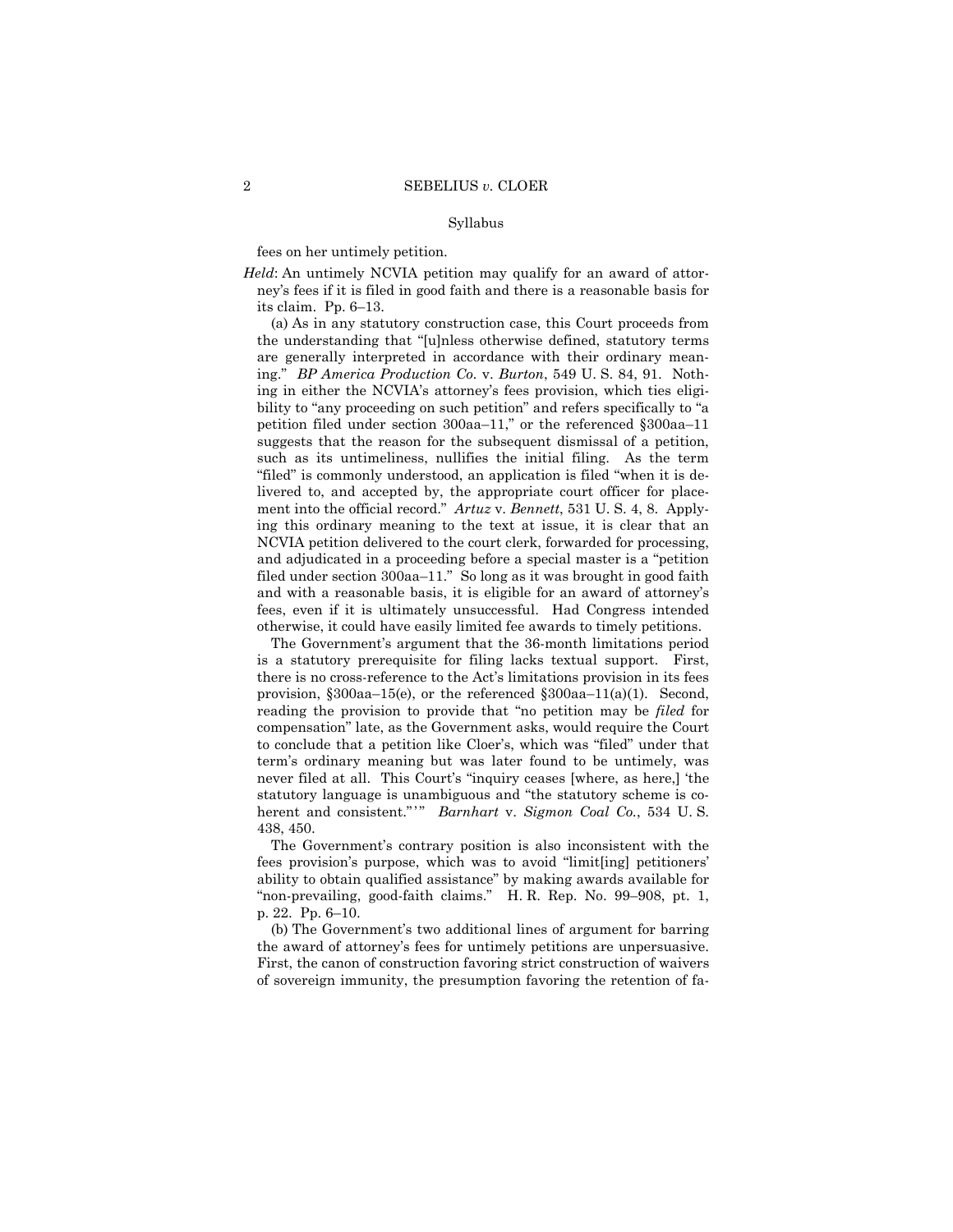### Syllabus

 late petitions were brought in good faith and with a reasonable basis, miliar common-law principles, and the policy argument that the NCVIA should be construed so as to minimize complex and costly fees litigation must all give way when, as here, the statute's words "are unambiguous." *Connecticut Nat. Bank* v. *Germain*, 503 U. S. 249, 253–254. Second, even if the NCVIA's plain text requires that special masters occasionally carry out "shadow trials" to determine whether that is not such an absurd burden as to require departure from the words of the Act. This is especially true where Congress has specifically provided for such "shadow trials" by permitting the award of attorney's fees "in *any* proceeding [on an unsuccessful] petition" if such petition was brought in good faith and with a reasonable basis. §300aa–15(e)(1). Pp. 10–13.

675 F. 3d 1358, affirmed.

 C. J., and KENNEDY, GINSBURG, BREYER, ALITO, and KAGAN, JJ., joined, and in which SCALIA and THOMAS, JJ., joined as to all but Part II–B. SOTOMAYOR, J., delivered the opinion of the Court, in which ROBERTS,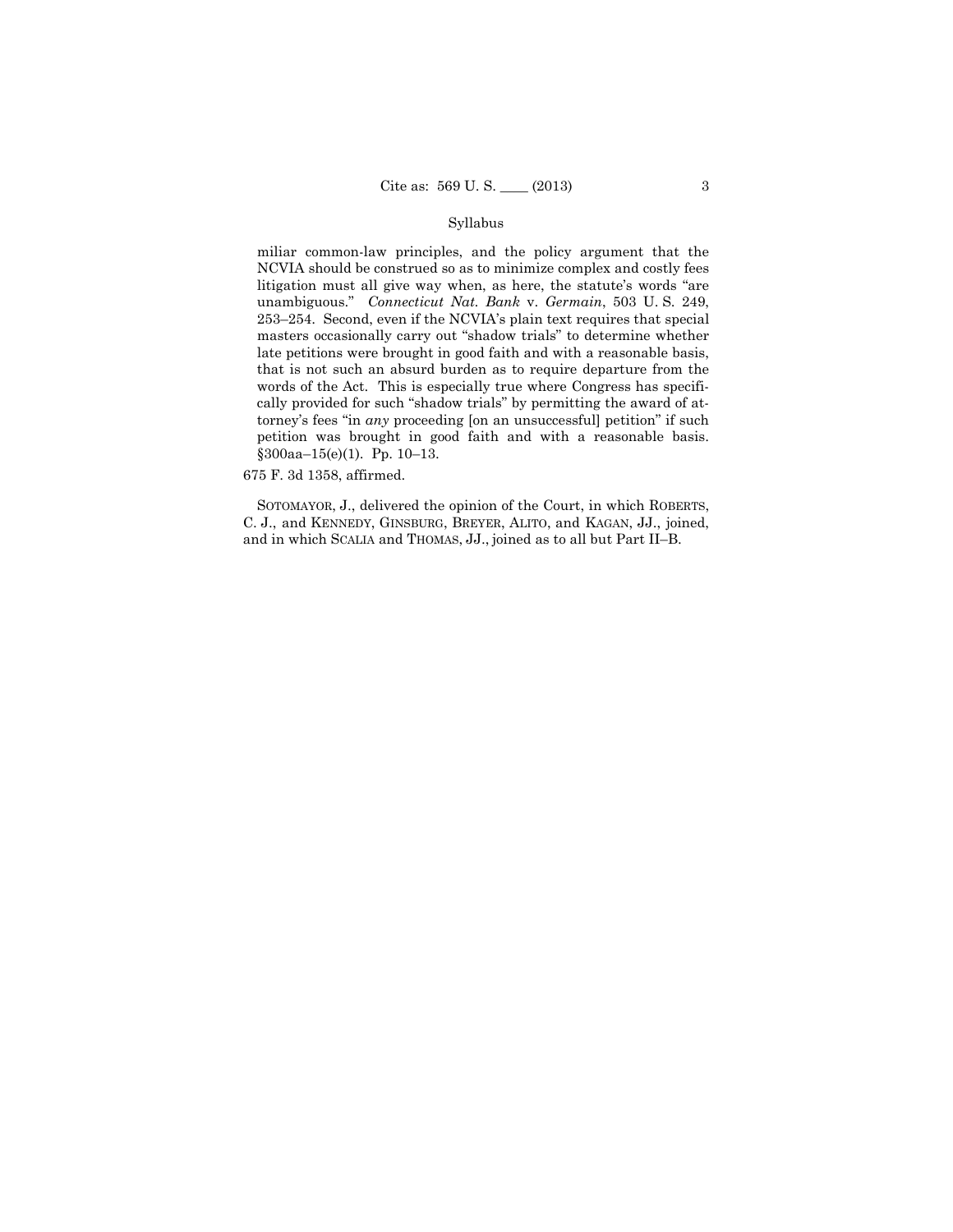preliminary print of the United States Reports. Readers are requested to notify the Reporter of Decisions, Supreme Court of the United States, Wash- ington, D. C. 20543, of any typographical or other formal errors, in order that corrections may be made before the preliminary print goes to press. NOTICE: This opinion is subject to formal revision before publication in the

### $\frac{1}{2}$  ,  $\frac{1}{2}$  ,  $\frac{1}{2}$  ,  $\frac{1}{2}$  ,  $\frac{1}{2}$  ,  $\frac{1}{2}$  ,  $\frac{1}{2}$ **SUPREME COURT OF THE UNITED STATES**

### $\frac{1}{2}$  ,  $\frac{1}{2}$  ,  $\frac{1}{2}$  ,  $\frac{1}{2}$  ,  $\frac{1}{2}$  ,  $\frac{1}{2}$ No. 12–236

# KATHLEEN SEBELIUS, SECRETARY OF HEALTH AND HUMAN SERVICES, PETITIONER *v.* MELISSA CLOER

### ON WRIT OF CERTIORARI TO THE UNITED STATES COURT OF APPEALS FOR THE FEDERAL CIRCUIT

[May 20, 2013]

JUSTICE SOTOMAYOR delivered the opinion of the Court.\*

The National Childhood Vaccine Injury Act of 1986 (NCVIA or Act), 100 Stat. 3756, 42 U. S. C. §300aa–1 *et seq.*, provides that a court may award attorney's fees and costs "incurred [by a claimant] in any proceeding on" an unsuccessful vaccine-injury "petition filed under section 300aa–11," if that petition "was brought in good faith and there was a reasonable basis for the claim for which the petition was brought." §300aa–15(e)(1). The Act's limitations provision states that "no petition may be filed for compensation" more than 36 months after the claimant's initial symptoms occur.  $\S 300aa-16(a)(2)$ . The question before us is whether an untimely petition can garner an award of attorney's fees. We agree with a majority of the en banc Court of Appeals for the Federal Circuit that it can.

<sup>\*</sup> JUSTICE SCALIA and JUSTICE THOMAS join all but Part II–B of this opinion.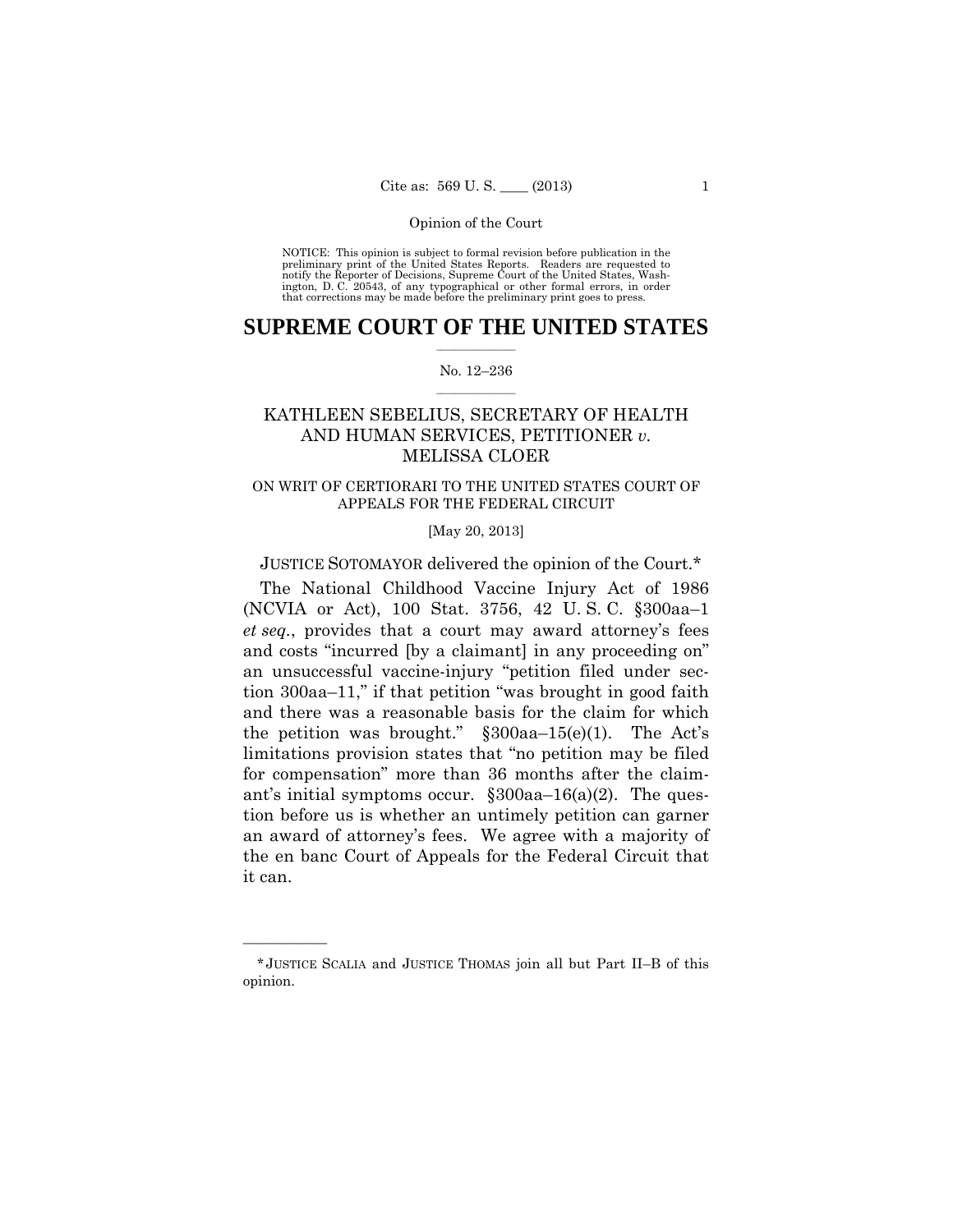## I A

The NCVIA "establishes a no-fault compensation program 'designed to work faster and with greater ease than the civil tort system.'" *Bruesewitz* v. *Wyeth LLC*, 562 U. S. \_\_\_, \_\_\_ (2011) (slip op., at 3) (quoting *Shalala* v. *Whitecotton*, 514 U. S. 268, 269 (1995)). Congress enacted the NCVIA to stabilize the vaccine market and expedite compensation to injured parties after complaints mounted regarding the inefficiencies and costs borne by both injured consumers and vaccine manufacturers under the previous civil tort compensation regime.  $562$  U. S., at  $\_\_\_\_\_$ (slip op., at 2–3); H. R. Rep. No. 99–908, pt. 1, pp. 6–7 (1986) (hereinafter H. R. Rep.).

The compensation program's procedures are straightforward. First, "[a] proceeding for compensation under the Program for a vaccine-related injury or death shall be initiated by service upon the Secretary [for the Department of Health and Human Services] and the filing of a petition containing the matter prescribed by subsection (c) of this section with the United States Court of Federal Claims." 42 U.S.C.  $\S 300aa-11(a)(1)$ . Subsection (c) provides in relevant part that a petition must include "an affidavit, and supporting documentation, demonstrating that the person who suffered such injury" was actually vaccinated and suffered an injury. §300aa–11(c)(1). Next, upon receipt of an NCVIA petition, "[t]he clerk of the United States Court of Federal Claims shall immediately forward the filed petition to the chief special master for assignment to a special master."  $\S 300$ aa–11(a)(1). This special master then "makes an informal adjudication of the petition." *Bruesewitz*, 562 U. S., at \_\_\_ (slip op., at 3) (citing  $$300aa-12(d)(3)$ ). A successful claimant may recover medical costs, lost earning capacity, and an award for pain and suffering,  $42 \text{ U.S. C. }$   $\S 300$ aa-15(a), with compensation paid out from a federal trust fund supported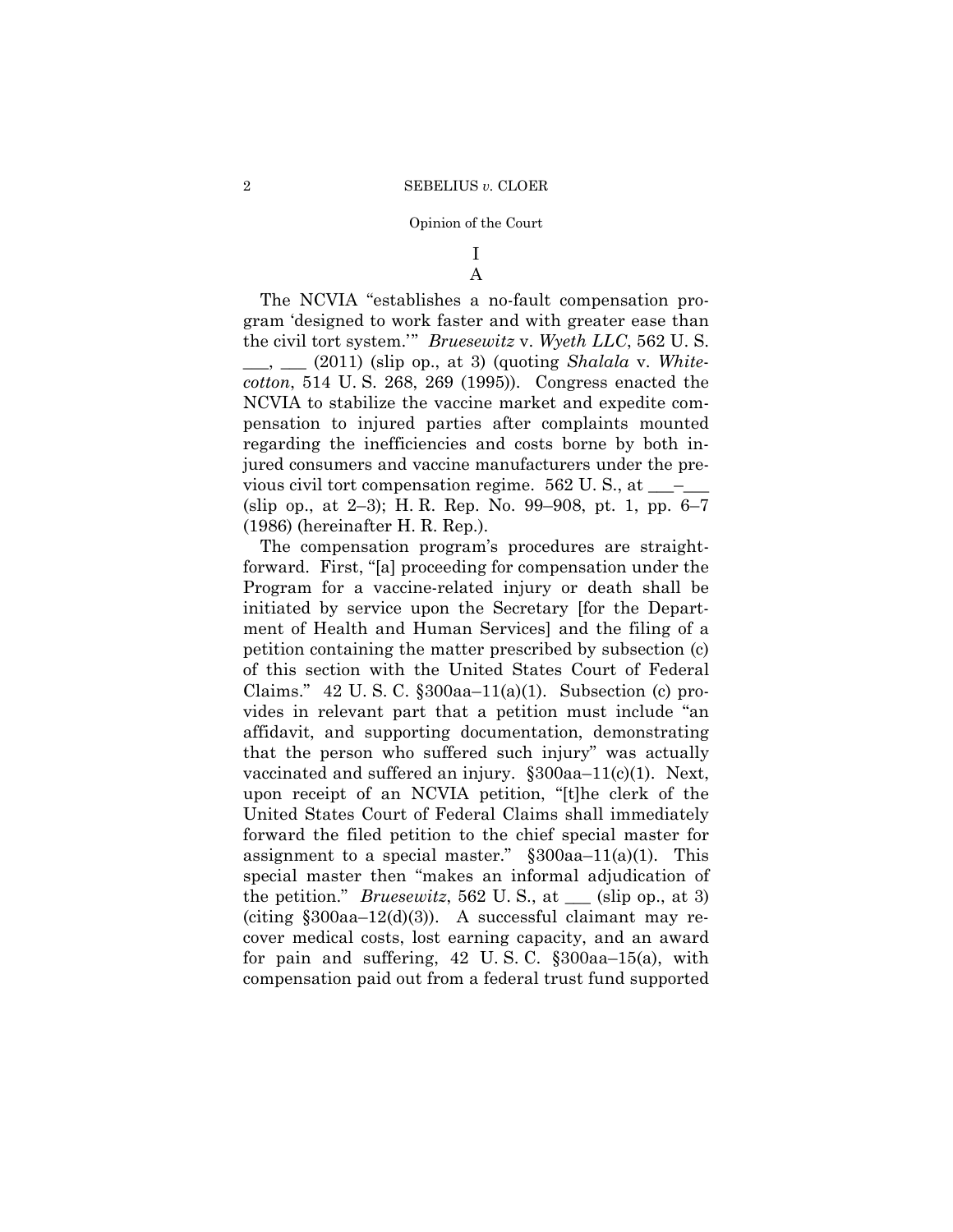by an excise tax levied on each dose of certain covered vaccines, see 26 U. S. C. §§4131, 4132, 9510; 42 U. S. C. §300aa–15(f)(4)(A). But under the Act's limitations provision, "no petition may be filed for compensation under the Program for [a vaccine-related] injury after the expiration of 36 months after the date of the occurrence of the first symptom or manifestation of onset or of the significant aggravation of " the alleged injury.  $\S 300$ aa–16(a)(2).

 matic. §300aa–15(e)(1) ("In awarding compensation on a The Act also includes an unusual scheme for compensating attorneys who work on NCVIA petitions. See §300aa–  $15(e)$ .<sup>1</sup> "No attorney may charge any fee for services in connection with a petition filed under section 300aa–11 of this title."  $\S300$ aa-15(e)(3).<sup>2</sup> But a court may award attorney's fees in certain circumstances. In the case of successful petitions, the award of attorney's fees is autopetition filed under section 300aa–11 of this title the special master or court shall also award as part of such compensation an amount to cover . . . reasonable attorneys' fees, and . . . other costs"). For unsuccessful petitions, "the special master or court may award an amount of compensation to cover petitioner's reasonable attorneys'

<sup>1</sup>The relevant paragraph provides:

<sup>&</sup>quot;(1) In awarding compensation on a petition filed under section 300aa–11 of this title the special master or court shall also award as part of such compensation an amount to cover—

<sup>&</sup>quot;(A) reasonable attorneys' fees, and

<sup>&</sup>quot;(B) other costs,

<sup>&</sup>quot;incurred in any proceeding on such petition. If the judgment of the United States Court of Federal Claims on such a petition does not award compensation, the special master or court may award an amount of compensation to cover petitioner's reasonable attorneys' fees and other costs incurred in any proceeding on such petition if the special master or court determines that the petition was brought in good faith and there was a reasonable basis for the claim for which the petition was brought." §300aa–15(e).

<sup>2</sup>For simplicity, we refer to attorney's fees and costs as simply attorney's fees.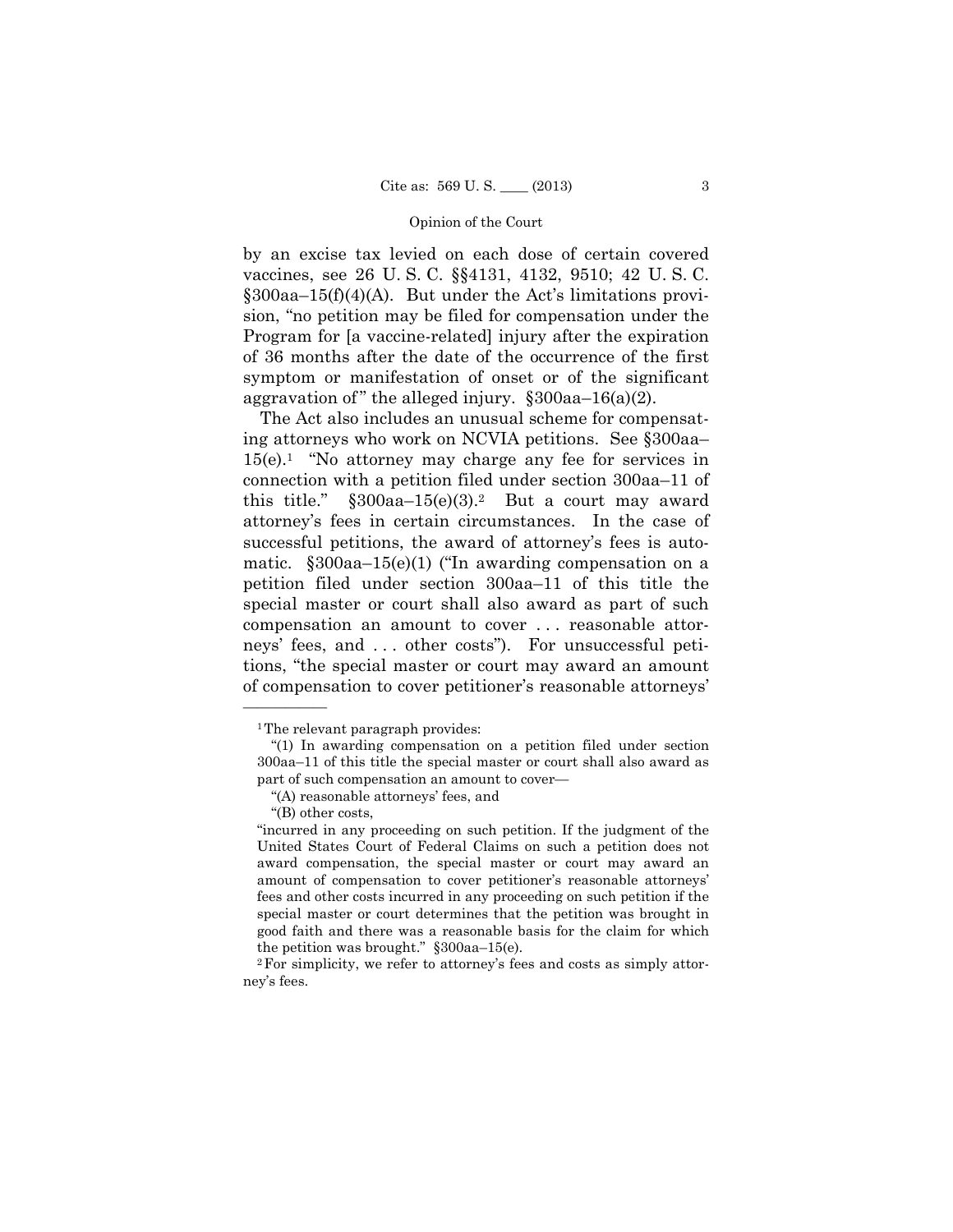### Opinion of the Court

fees and other costs incurred in any proceeding on such petition if the special master or court determines that the petition was brought in good faith and there was a reasonable basis for the claim for which the petition was brought." *Ibid.* In other words, "[a]ttorney's fees are provided, not only for successful cases, but even for unsuccessful claims that are not frivolous." *Bruesewitz*, 562 U. S., at  $\_\_\_$  (slip op., at 4).

# B

 1999, but the diagnoses she received were inconclusive. Respondent, Dr. Melissa Cloer, received three Hepatitis-B immunizations from September 1996 to April 1997. Shortly after receiving the third vaccine, Dr. Cloer began to experience numbness and strange sensations in her left forearm and hand. She sought treatment in 1998 and By then, Dr. Cloer was experiencing numbness in her face, arms, and legs, and she had difficulty walking. She intermittently suffered these symptoms until 2003, when she began to experience the full manifestations of, and was eventually diagnosed with, multiple sclerosis (MS). In 2004, Dr. Cloer became aware of a link between MS and the Hepatitis-B vaccine, and in September 2005, she filed a claim for compensation under the NCVIA, alleging that the vaccinations she received had caused or exacerbated her MS.

Dr. Cloer's petition was sent by the clerk of the Court of Federal Claims to the Chief Special Master, who went on to adjudicate it. After reviewing the petition and its supporting documentation, the Chief Special Master concluded that Dr. Cloer's claim was untimely because the Act's 36-month limitations period began to run when she first experienced the symptoms of MS in 1997. *Cloer* v. *Secretary of Dept. of Health and Human Servs.*, No. 05–1002V, 2008 WL 2275574, \*1, \*10 (Fed. Cl., May 15, 2008) (opinion of Golkiewicz, Chief Special Master) (citing §300aa–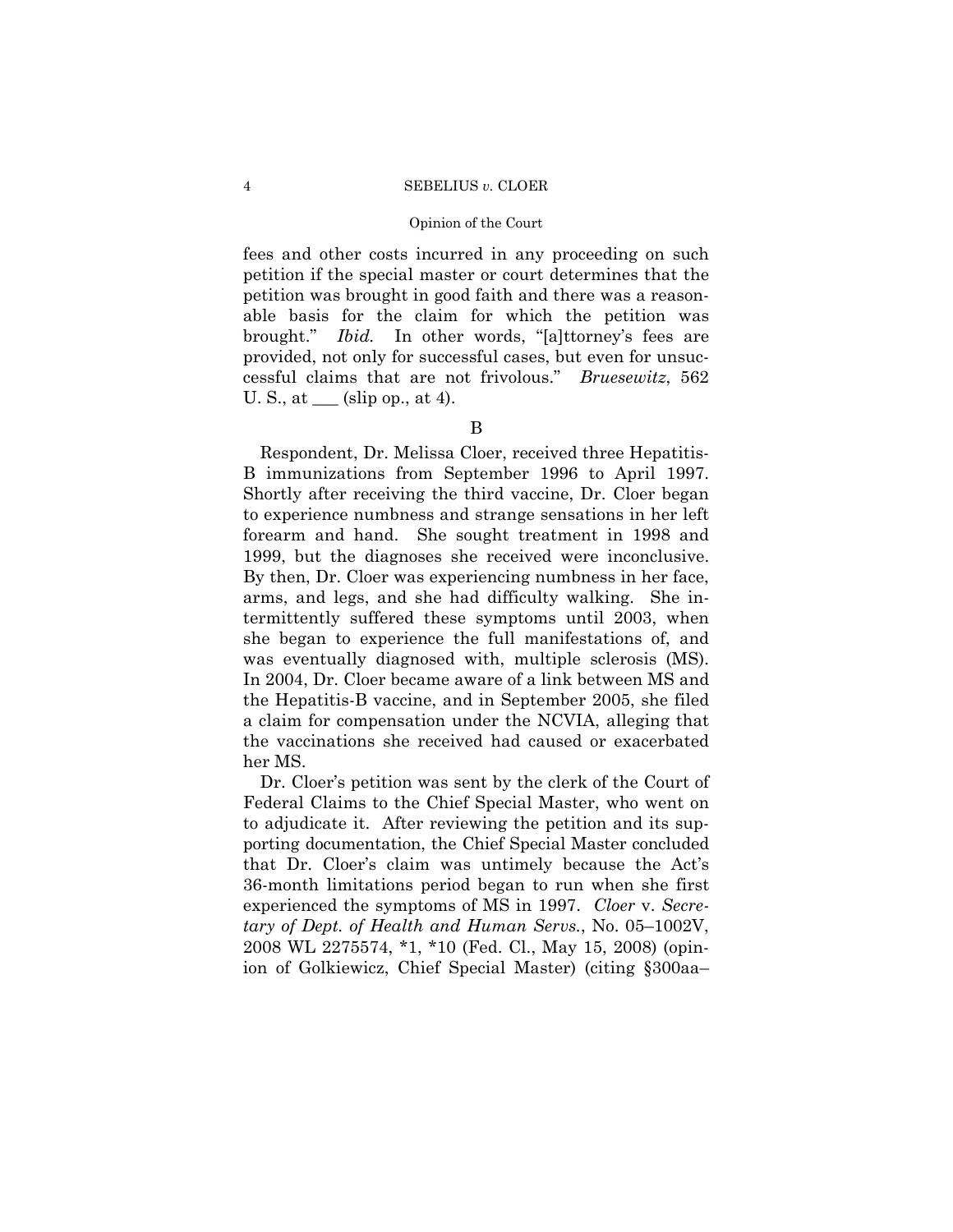16(a)(2) (NCVIA's limitations provision)). Relying on Federal Circuit precedent, the Chief Special Master also rejected Dr. Cloer's argument that the NCVIA's limitations period should be subject to equitable tolling. *Id.,* at \*9 (citing *Brice* v. *Secretary of Health and Human Servs.*, 240 F. 3d 1367, 1373 (2001)). A divided panel of the Federal Circuit reversed the Chief Special Master, concluding that the NCVIA's limitations period did not commence until "the medical community at large objectively recognize[d] a link between the vaccine and the injury." *Cloer*  v. *Secretary of Health and Human Servs.*, 603 F. 3d 1341, 1346 (2010).

The en banc court then reversed the panel's decision, *Cloer* v. *Secretary of Health and Human Servs.*, 654 F. 3d 1322 (2011), cert. denied, 566 U. S. \_\_\_ (2012), and held that the statute's limitations period begins to run on "the calendar date of the occurrence of the first medically recognized symptom or manifestation of onset of the injury claimed by the petitioner." 654 F. 3d*,* at 1324–1325. The Court of Appeals also held that the Act's limitations provision was nonjurisdictional and subject to equitable tolling in limited circumstances, overruling its prior holding in *Brice*. 654 F. 3d*,* at 1341–1344. The court concluded, however, that Dr. Cloer was ineligible for tolling and that her petition was untimely. *Id.,* at 1344–1345.

Following this decision, Dr. Cloer moved for an award of attorney's fees. The en banc Federal Circuit agreed with her that a person who files an untimely NCVIA petition "assert[ing] a reasonable limitations argument" may recover fees and costs so long as "'the petition was brought in good faith and there was a reasonable basis for the claim for which the petition was brought.'" 675 F. 3d 1358, 1359–1361 (2012) (quoting §300aa–15(e)(1)). Six judges disagreed with this conclusion and instead read the NCVIA to bar such awards for untimely petitions. *Id.,* at 1364–1368 (Bryson, J., dissenting). We granted the Gov-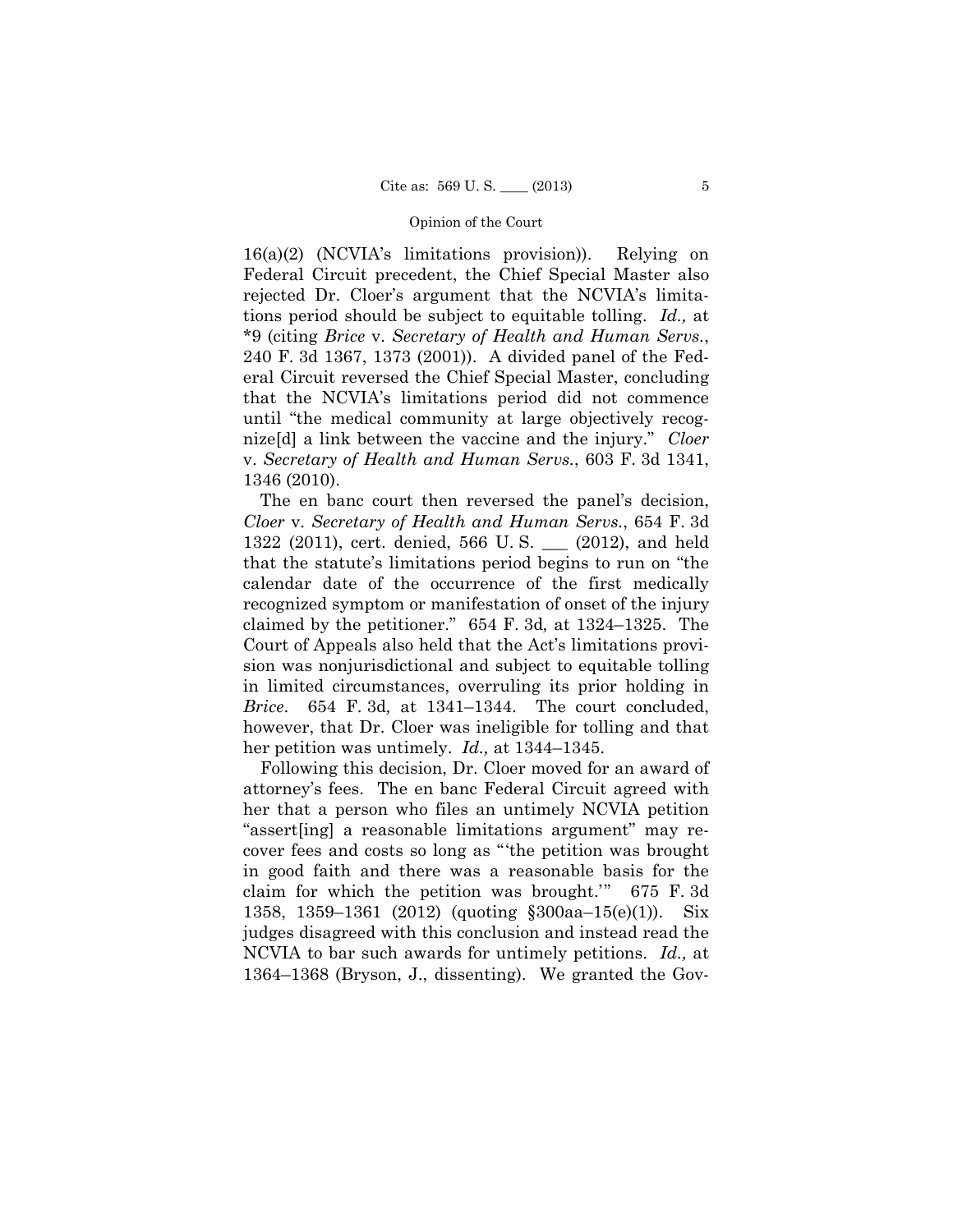ernment's petition for writ of certiorari. 568 U.S. (2012). We now affirm.

# II A

As in any statutory construction case, "[w]e start, of course, with the statutory text," and proceed from the understanding that "[u]nless otherwise defined, statutory terms are generally interpreted in accordance with their ordinary meaning." *BP America Production Co.* v. *Burton*, 549 U. S. 84, 91 (2006). The Act's fees provision ties eligibility for attorney's fees broadly to "any proceeding on such petition," referring specifically to "a petition filed under section 300aa–11." 42 U. S. C. §§300aa–15(e)(1), (3). Section 300aa–11 provides that "[a] proceeding for compensation" is "initiated" by "service upon the Secretary" and "the filing of a petition containing" certain documentation with the clerk of the Court of Federal Claims who then "immediately forward[s] the filed petition" for assignment to a special master. §300aa–11(a)(1). See *supra,* at 2.

Nothing in these two provisions suggests that the reason for the subsequent dismissal of a petition, such as its untimeliness, nullifies the initial filing of that petition. We have explained that "[a]n application is 'filed,' as that term is commonly understood, when it is delivered to, and accepted by, the appropriate court officer for placement into the official record." *Artuz* v. *Bennett*, 531 U. S. 4, 8 (2000). When this ordinary meaning is applied to the text of the statute, it is clear that an NCVIA petition which is delivered to the clerk of the court, forwarded for processing, and adjudicated in a proceeding before a special master is a "petition filed under section 300aa–11." 42 U. S. C. §300aa–15(e)(1). And so long as such a petition was brought in good faith and with a reasonable basis, it is eligible for an award of attorney's fees, even if it is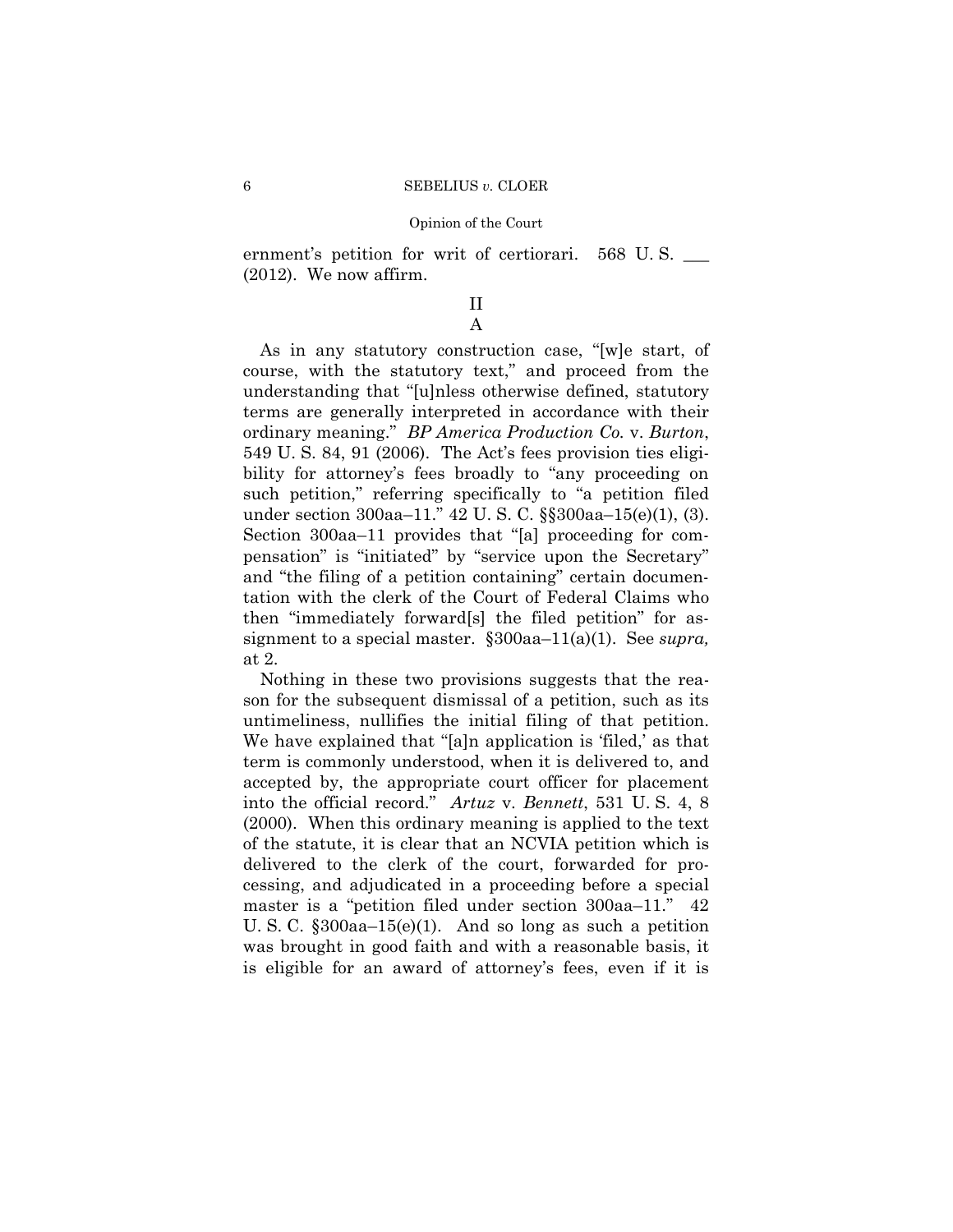ultimately unsuccessful. *Ibid.* If Congress had intended to limit fee awards to timely petitions, it could easily have done so. But the NCVIA instead authorizes courts to award attorney's fees for those unsuccessful petitions "brought in good faith and [for which] there was a reasonable basis." *Ibid.*<sup>3</sup>

The Government argues that the Act's limitations provision, which states that "no petition may be filed for compensation" 36 months after a claimant's initial symptoms began, §300aa–16(a)(2), constitutes "a statutory prerequisite to the filing of a petition 'for compensation under the Program,'" Brief for Petitioner 16. Thus, the Government contends, a petition that fails to comply with these time limits is not "a petition filed under section 300aa–11" and is therefore ineligible for fees under §300aa–15(e)(1). See 675 F. 3d, at 1364–1366 (Bryson, J., dissenting).

The Government's argument lacks textual support. First, as noted, there is no cross-reference to the Act's limitations provision in its fees provision, §300aa–15(e), or the other section it references,  $\S 300aa - 11(a)(1)$ . When these two linked sections are read in tandem they simply indicate that petitions filed with the clerk of the court are eligible for attorney's fees so long as they comply with the other requirements of the Act's fees provision. By its terms, the NCVIA requires nothing more for the award of attorney's fees. A petition filed in violation of the limitations period will not result in the payment of compensation, of course, but it is still a petition filed under §300aa–  $11(a)(1).4$ 

<sup>3</sup>The en banc dissent reasoned that a dismissal for untimeliness does not constitute a judgment on the merits of a petition. See 675 F. 3d 1358, 1365 (CA Fed. 2012) (opinion of Bryson, J.). That argument is not pressed here by the Government, which acknowledged at oral argument that dismissals for untimeliness result in judgment against the petitioner. Tr. of Oral Arg.  $12-13$ .<br><sup>4</sup>The Government suggests that giving the words of their statute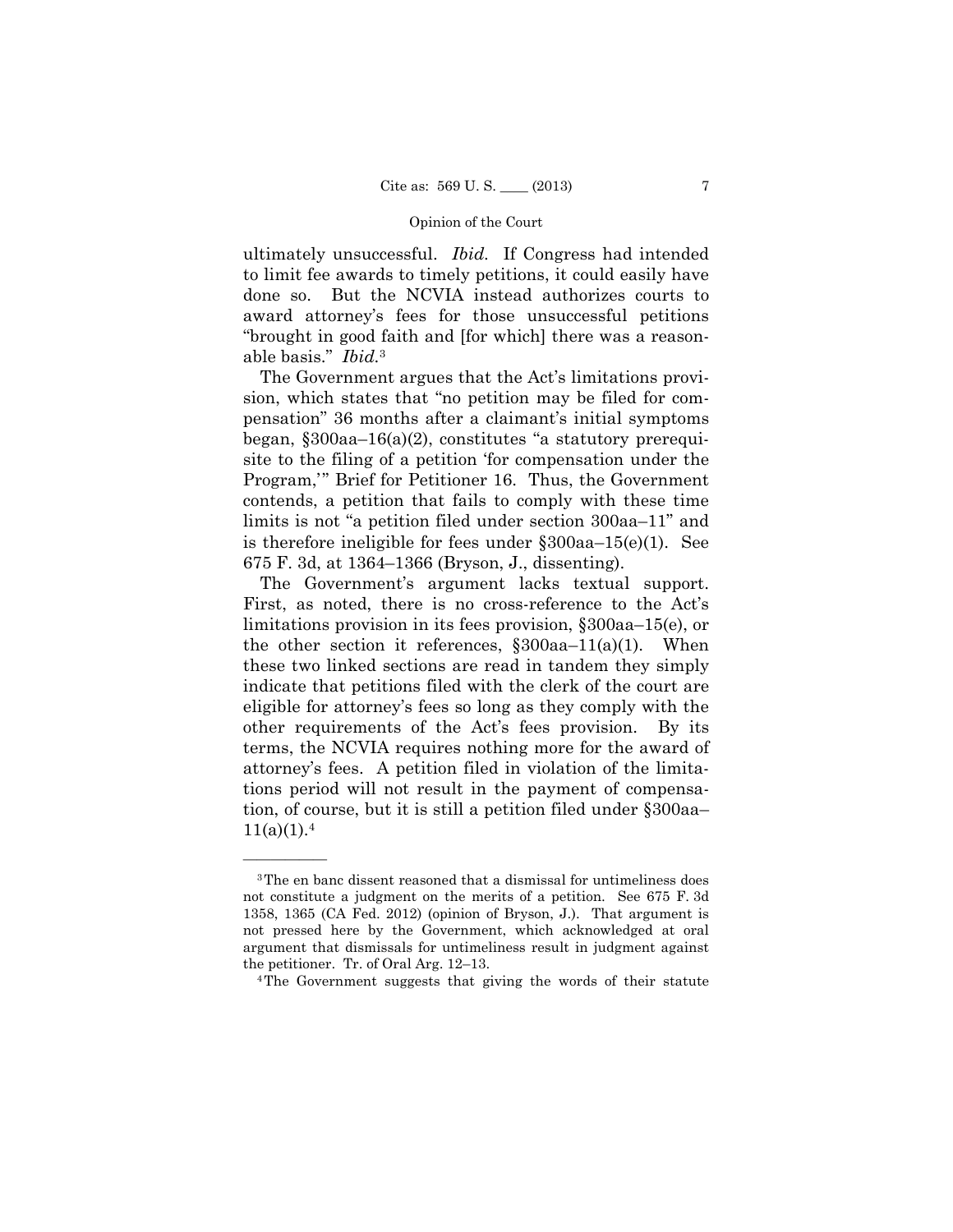### Opinion of the Court

 inclusion or exclusion." *Bates* v. *United States*, 522 U. S. When the Act does require compliance with the limitations period, it provides so expressly. For example, §300aa–11(a)(2)(A) prevents claimants from bringing suit against vaccine manufacturers "unless a petition has been filed, *in accordance with section 300aa–16 of this title* [the limitations provision], for compensation under the Program for such injury or death." (Emphasis added.) We have long held that "[w]here Congress includes particular language in one section of a statute but omits it in another section of the same Act, it is generally presumed that Congress acts intentionally and purposely in the disparate 23, 29–30 (1997) (internal quotation marks omitted). The absence of any cross-reference to the limitations provision in either the fees provision,  $\S 300aa-15(e)(1)$ , or the instructions for initiating a compensation proceeding, §300aa–11(a)(1), indicates that a petition can be "filed" without being "in accordance with [the limitations provision]." Tellingly, nothing in  $\S 300aa-11(a)(1)$  requires a petitioner to allege or demonstrate the timeliness of his or

 treats a limitations defense as an affirmative defense," *John R. Sand &*  duce no such absurd result. It would simply allow petitioners to recover their plain meaning would produce incongruous results; notably, it might indicate that "a failure to comply with the limitations provision would not even bar recovery under the Compensation Program itself because 42 U. S. C. 300aa-13 ('Determination of eligibility and compensation') does not expressly cross-reference the limitations provision." Brief for Petitioner 18. The Government's argument assumes that both sections are equivalently affected by absence of a cross-reference. This is incorrect. The Government is right that because "the law typically *Gravel Co.* v. *United States*, 552 U. S. 130, 133 (2008), a failure to apply the limitations provision to the section outlining the conditions under which compensation should be awarded would be "contrary to [the Act's] plain meaning and would produce an absurd result," *Milavetz, Gallop & Milavetz, P. A.* v. *United States*, 559 U. S. 229, 252 (2010). In contrast, giving the Act's fees provision its plain meaning would proattorney's fees for untimely petitions.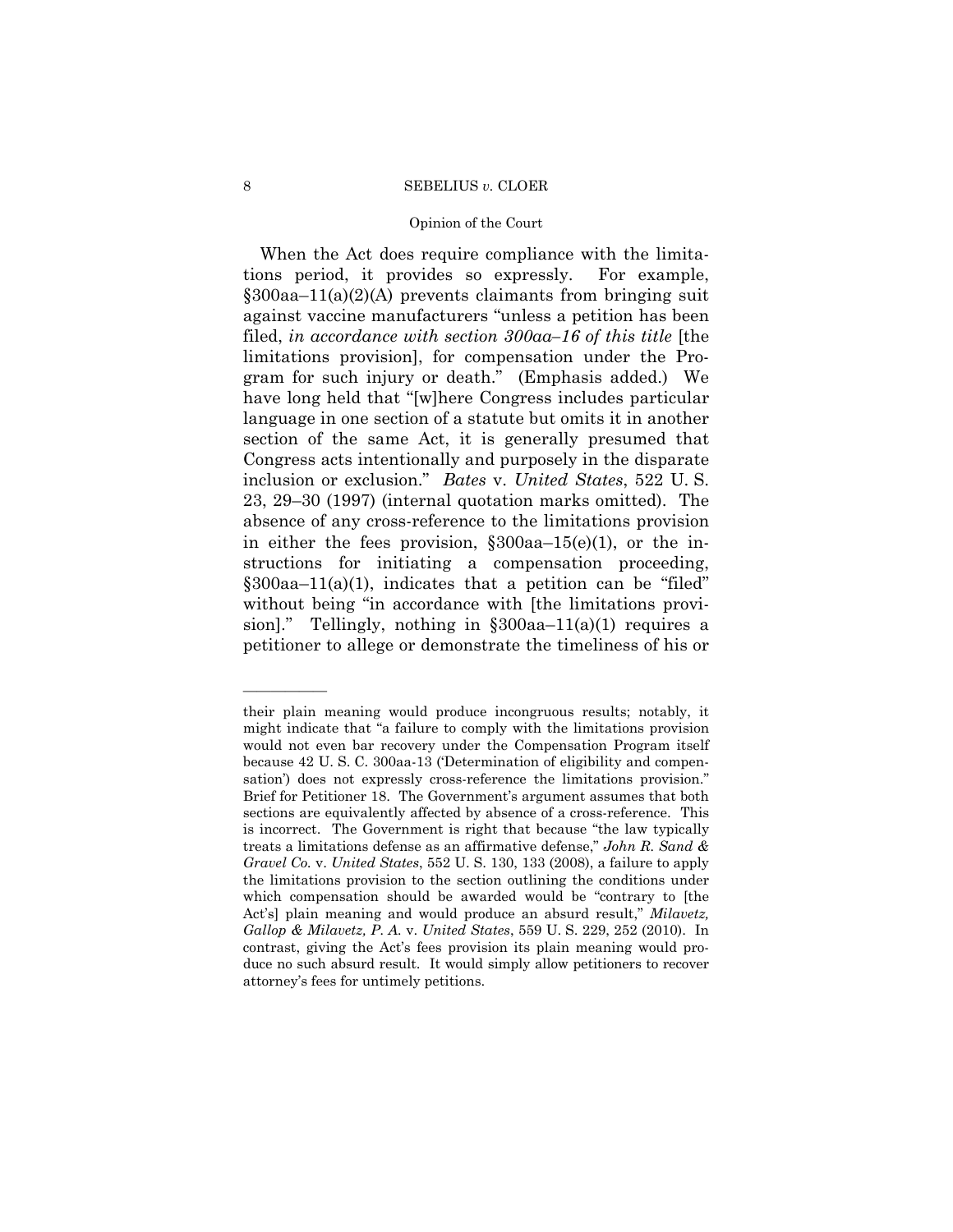her petition to initiate such a proceeding.<sup>5</sup>

Second, to adopt the Government's position, we would have to conclude that a petition like Dr. Cloer's, which was "filed" under the ordinary meaning of that term but was later found to be untimely, was never filed at all because, on the Government's reading, "no petition may be *filed* for compensation" late. §300aa–16(a)(2) (emphasis added). Yet the court below identified numerous instances throughout the NCVIA where the word "filed" is given its ordinary meaning, 675 F. 3d, at 1361, and the Government does not challenge this aspect of its decision. Indeed, the Government's reading would produce anomalous results with respect to these other NCVIA provisions. Consider  $\S 300$ aa–12(b)(2), which provides that "[w]ithin 30 days after the Secretary receives service of any petition filed under section 300aa–11 of this title the Secretary shall publish notice of such petition in the Federal Register." If the NCVIA's limitations provision worked to void the filing of an untimely petition, then one would expect the Secretary to make timeliness determinations prior to publishing such notice or to strike any petitions found to be untimely from the Federal Register. But there is no indication that the Secretary does either of these things.6

The Government asks us to adopt a different definition of the term "filed" for a single subsection so that for fees

<sup>5</sup> If the NCVIA's limitations period were jurisdictional, then we might reach a different conclusion because the Chief Special Master would have lacked authority to act on Dr. Cloer's untimely petition in the first place. But the Government chose not to seek certiorari from the Federal Circuit's en banc decision holding that the period is nonjurisdictional, see *Cloer* v. *Secretary of Health and Human Servs.*, 654 F. 3d 1332, 1341–1344 (2011), and the Government now acknowledges that the NCVIA contains no "clear statement" that §300aa–16's filing deadlines carry jurisdictional consequences. See Reply Brief 7 (discussing *Sebelius* v. *Auburn Regional Medical Center*, 568 U. S. \_\_\_ (2013)).

<sup>6</sup>Dr. Cloer's petition was published, and remains, in the Federal Register. See 70 Fed. Reg. 73011, 73014 (2005).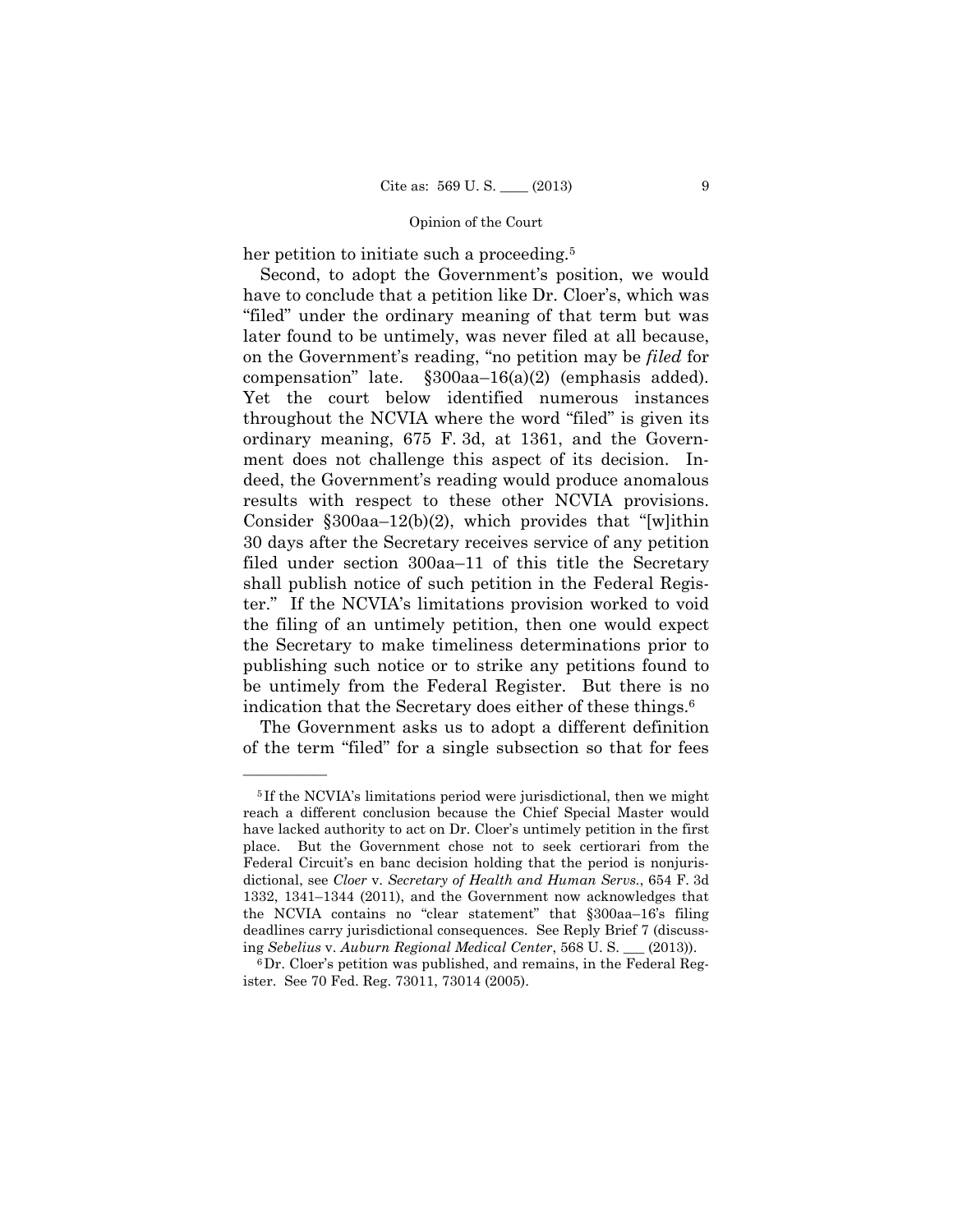### Opinion of the Court

purposes, and only for fees purposes, a petition filed out of time must be treated retroactively as though it was never filed in the first place. Nothing in the text or structure of the statute requires the unusual result the Government asks us to accept. In the NCVIA, the word "filed" carries its common meaning. See *Artuz*, 531 U. S., at 8. That "no petition may be filed for compensation" after the limitations period has run does not mean that a late petition was never filed at all.

Our "inquiry ceases [in a statutory construction case] if the statutory language is unambiguous and the statutory scheme is coherent and consistent." *Barnhart* v. *Sigmon Coal Co.*, 534 U. S. 438, 450 (2002) (internal quotation marks omitted). The text of the statute is clear: like any other unsuccessful petition, an untimely petition brought in good faith and with a reasonable basis that is filed with—meaning delivered to and received by—the clerk of the Court of Federal Claims is eligible for an award of attorney's fees.

### B

The Government's position is also inconsistent with the goals of the fees provision itself. A stated purpose of the Act's fees scheme was to avoid "limit[ing] petitioners' ability to obtain qualified assistance" by making fees awards available for "non-prevailing, good-faith claims." H. R. Rep., at 22. The Government does not explain why Congress would have intended to discourage counsel from representing petitioners who, because of the difficulty of distinguishing between the initial symptoms of a vaccinerelated injury and an unrelated malady, see, *e.g., Smith* v. *Secretary of Dept. of Health and Human Servs.*, No. 02– 93V, 2006 WL 5610517, \*6–\*7 (Fed. Cl., July 21, 2006) (opinion of Golkiewicz, Chief Special Master), may have good-faith claims with a reasonable basis that will only later be found untimely.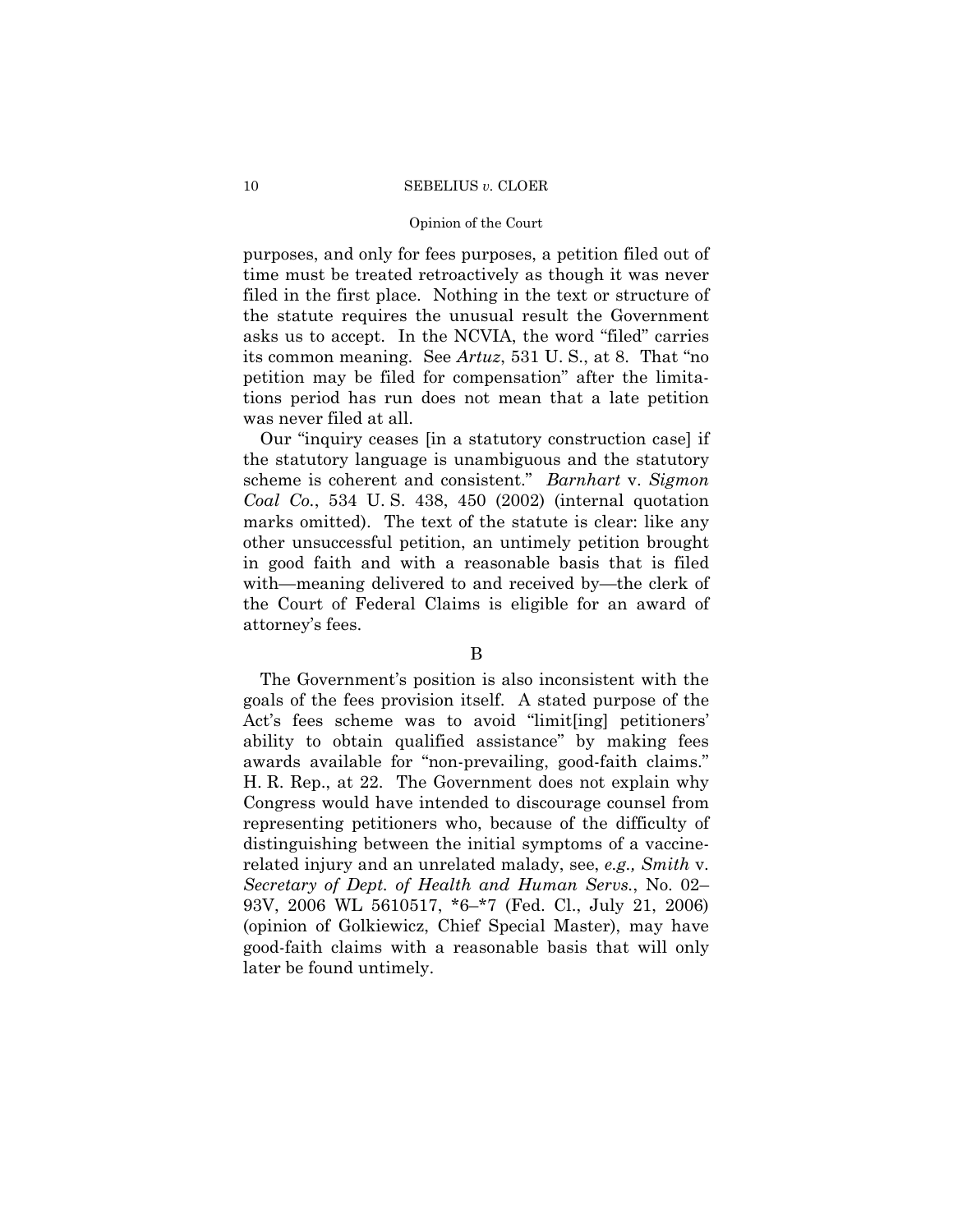### III

The Government offers two additional lines of argument for barring the award of attorney's fees for untimely petitions. It first invokes two canons of construction: the canon favoring strict construction of waivers of sovereign immunity and the "'presumption favoring the retention of long-established and familiar [common-law] principles." Brief for Petitioner 32 (quoting *United States* v. *Texas*, 507 U. S. 529, 534 (1993)). Similarly, the Government also argues that the NCVIA should be construed so as to minimize complex and costly fees litigation. But as the Government acknowledges, such canons and policy arguments come into play only "[t]o the extent that the Vaccine Act is ambiguous." Brief for Petitioner 28. These "rules of thumb" give way when "the words of a statute are unambiguous," as they are here. *Connecticut Nat. Bank* v. *Germain*, 503 U. S. 249, 253–254 (1992).

Second, the Government argues that permitting the recovery of attorney's fees for untimely petitions will force special masters to carry out costly and wasteful "shadow trials," with no benefit to claimants, in order to determine whether these late petitions were brought in good faith and with a reasonable basis. We reiterate that "when [a] statute's language is plain, the sole function of the courts—at least where the disposition required by the text is not absurd—is to enforce it according to its terms." *Hartford Underwriters Ins. Co.* v. *Union Planters Bank, N. A.*, 530 U. S. 1, 6 (2000) (internal quotation marks omitted). Consequently, even if the plain text of the NCVIA requires that special masters occasionally carry out such "shadow trials," that is not such an absurd burden as to require departure from the words of the Act. This is particularly true here because Congress has specifically provided for such "shadow trials" by permitting the award of attorney's fees "in *any* proceeding [on an unsuccessful] petition" if such petition was brought in good faith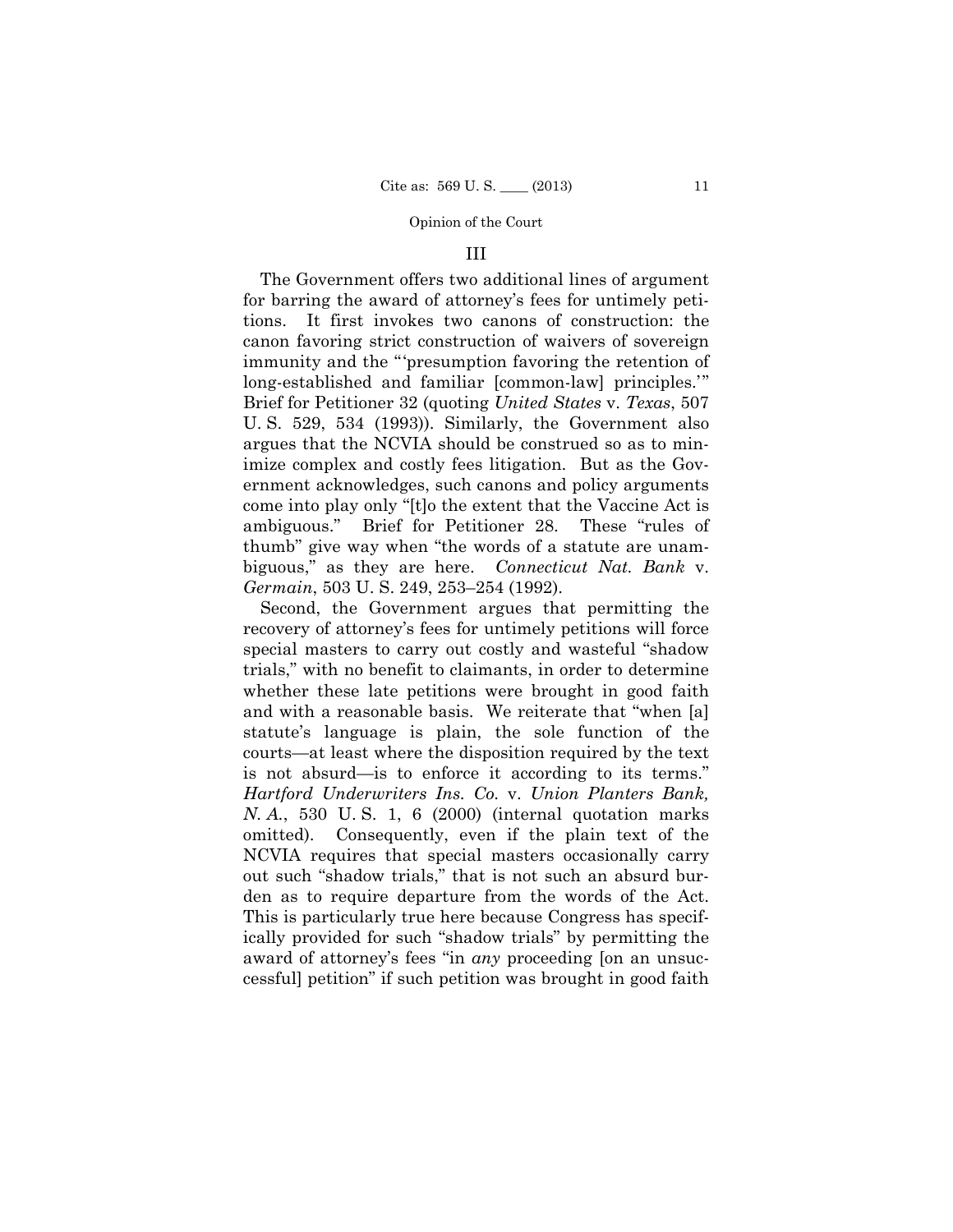### Opinion of the Court

and with a reasonable basis,  $42 \text{ U.S. C. }$   $\S 300$ aa-15(e)(1) (emphasis added), irrespective of the reasons for the petition's failure, see, *e.g., Caves* v. *Secretary of Health and Human Servs.*, No. 07–443V, 2012 WL 6951286, \*2, \*13 (Fed. Cl., Dec. 20, 2012) (opinion of Moran, Special Master) (awarding attorney's fees despite petitioner's failure to prove causation).

 required by §300aa–11(c) and included with the petition.7 In any event, the Government's fears appear to us exaggerated. Special masters consistently make fee determinations on the basis of the extensive documentation Indeed, when adjudicating the timeliness of a petition, the special master may often have to develop a good sense of the merits of a case, and will therefore be able to determine if a reasonable basis exists for the petitioner's claim, including whether there is a good-faith reason for the untimely filing. In this case, for example, the Chief Special Master conducted a "review of the record as a whole," including the medical evidence that would have supported the merits of Dr. Cloer's claim, before determining that her petition was untimely. *Cloer*, 2008 WL 2275574, \*1–  $*2, *10.$ 

The Government also argues that permitting attorney's fees on untimely petitions will lead to the filing of more untimely petitions. But the Government offers no evidence to support its speculation. Additionally, this argument is premised on the assumption that in the pursuit of fees, attorneys will choose to bring claims lacking good faith or a reasonable basis in derogation of their ethical duties. There is no basis for such an assumption. Finally, the special masters have shown themselves more than

<sup>7</sup>See, *e.g., Wells* v. *Secretary of Dept. of Health and Human Servs.*, 28 Fed. Cl. 647, 649–651 (1993); *Rydzewski* v. *Secretary of Dept. of Health and Human Servs.*, No. 99–571V, 2008 WL 382930, \*2–\*6 (Fed. Cl., Jan. 29, 2008) (opinion of Moran, Special Master); *Hamrick* v. *Secretary of Health and Human Servs.*, No. 99–683V, 2007 WL 4793152, \*2–\*3, \*5–\*9 (Fed. Cl., Nov. 19, 2007) (opinion of Moran, Special Master).